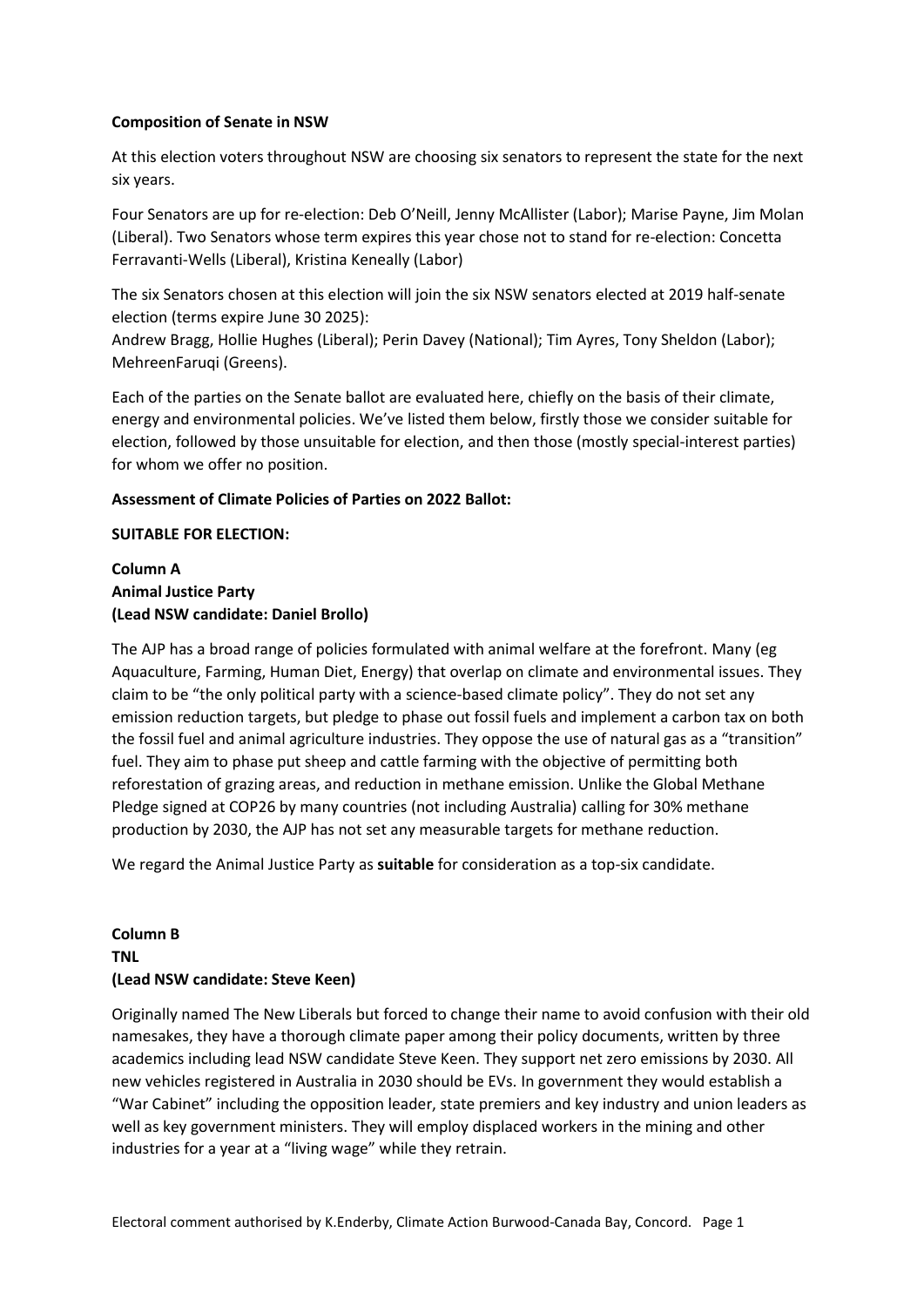We take no position on TNL's broader policy platforms, but with regard to climate, we consider them **suitable** as a top-six candidate for the Senate.

## **Column E The Greens (Lead NSW candidate: David Shoebridge)**

For twenty years or so the Greens have been the trail-blazers in development of climate policy in Australia. Their focus has, however, been clouded by taking on board a myriad of other social justice issues of varying merit. For the 2022 election, their climate platform is centred on the complete phasing out of fossil fuels, and the achievement of net zero emissions by 2035. They have developed a plan for financial security for workers displaced from the coal industry, and state that all of their policies are fully costed.

We regard The Greens as **suitable for election** to the Senate crossbench.

## **Column H Reason Australia (Lead NSW candidate: Jane Caro)**

Amidst a solid progressive platform, Reason Australia proposes the declaration of a climate emergency by the federal government; net zero by 2030; no new petrol-driven vehicles by 2030; the establishment of an Industrial Transformation Future Fund; the implementation of all recommendations of the IPCC.

We consider Reason Australia as **suitable for election** to the Senate crossbench.

## **Column I Socialist Alliance (Lead NSW candidate: Paula Sanchez)**

Much of their climate platform is similar to other parties: 100% renewables within 5-10 years, no new fossil fuel projects, no nuclear energy, guaranteed work for all displaced from the fossil fuel industries. They also call for all power generation industry to be in public ownership; guaranteed asylum for all climate refugees; and an Environmental Restoration and Employment Program funded by corporate bank transactions. Much of their platform however is nothing more than dot-point items.

Whether you regard the SA as a **suitable** Senate candidate will depend on the extent of your appetite for socialist ideology.

**Column K Australian Democrats (Lead NSW candidate: Steve Baty)**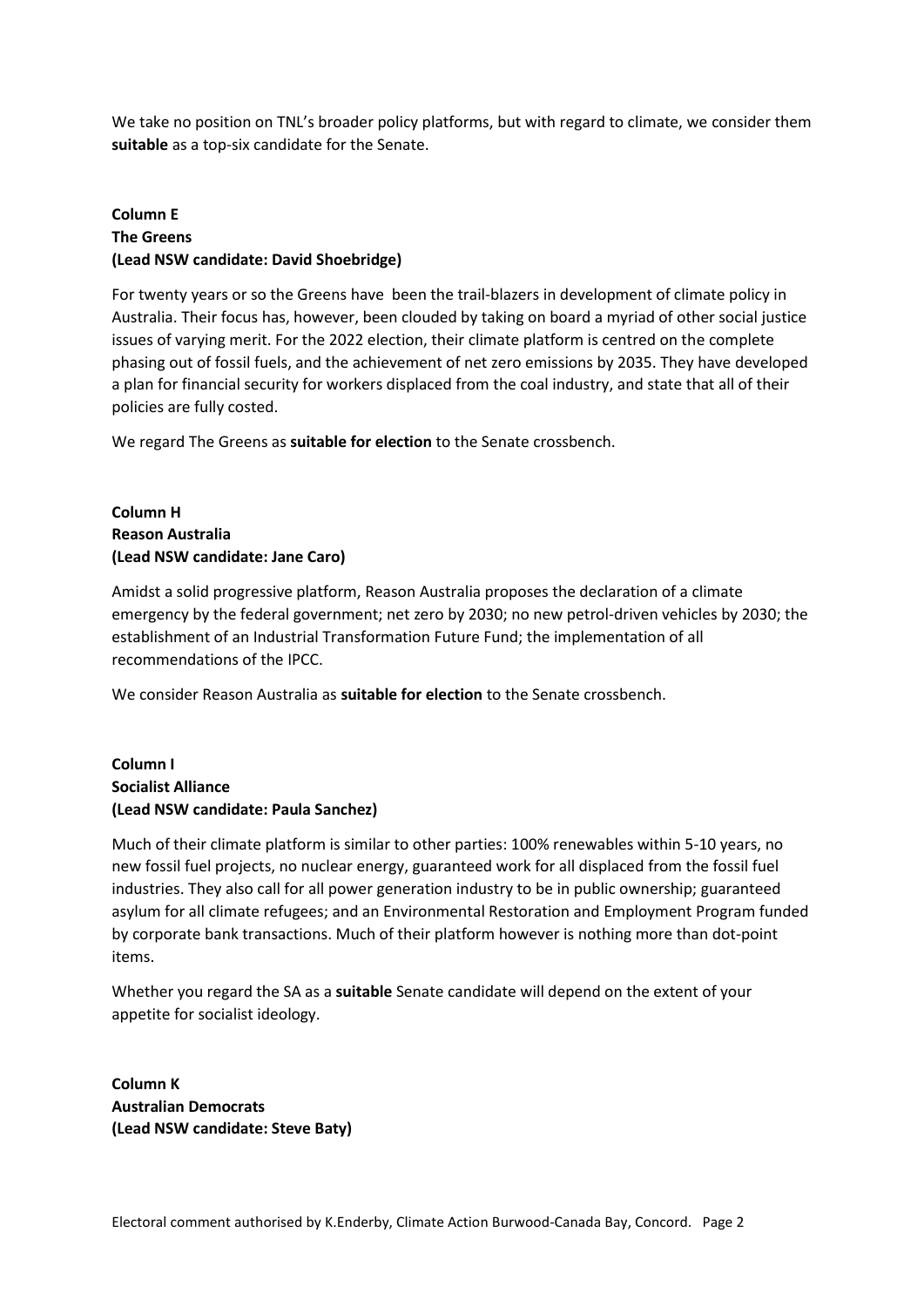A lot has changed since the days of Don Chipp and Janine Haines, when the Democrats had almost a monopoly on the "third party" tag. Today they are drowning in a crowded field of competitors. In their climate platform, titled "A Decade Of Climate Action", they call for a minimum 66% emissions reduction by 2030 with net zero by 2050, a carbon price starting at \$30 per tonne, a Just Transition Authority oversighting the transition from fossil fuels, and rejection of nuclear power on economic grounds. They have also published a Sustainable Agriculture Plan.

We regard the Australian Democrats as **suitable** for consideration as a top six candidate.

## **Column R Fusion Party (Lead NSW candidate: Andrea Leong)**

The Fusion Party was created as a merger of five parties (Science, Pirate, Secular, Vote Planet and Climate Change Justice), motivated by the need to have a sufficient number of members for registration as a party for this election. Whether they can hold together ideologically into the future remains to be seen. They propose to declare a national climate emergency, achieve net zero emissions "in ten years", and set a renewable energy target of 800%, as well as publishing a detailed Ecological Restoration platform. One significant difference from the Greens and Labor is that the Fusion Party supports the use of nuclear power as an energy source.

We regard the Fusion Party as **suitable** for consideration as a top-six candidate.

# **Column V Labor (Lead NSW candidates: Deborah O'Neill, Jenny McAllister, Shireen Morris)**

Labor's policy on emissions reduction calls for a carefully calculated 43% reduction by 2030. In government they would be expected to report to COP27 later this year with a stronger target than that. Their Powering Australia platform covers much of their industrial policy to achieve climate targets, encompassing among other things an electric vehicle rollout, solar power banks, "green" metal production, and a net-zero-by-2030 pledge for the Australian Public Service. It also includes the installation of 400 community batteries across Australia, one of which has been pledged for Cabarita. However, Labor has also pledged to keep coal mines open as long as the export market for coal exists – an appeasement to electorates in the Hunter Valley and central Queensland.

We regard a robust crossbench of competent progressive parties in the Senate as a valuable component of Australian democracy, with Labor in a position in the top six where it can soak up any leftover preferences. Labor is **suitable** for election.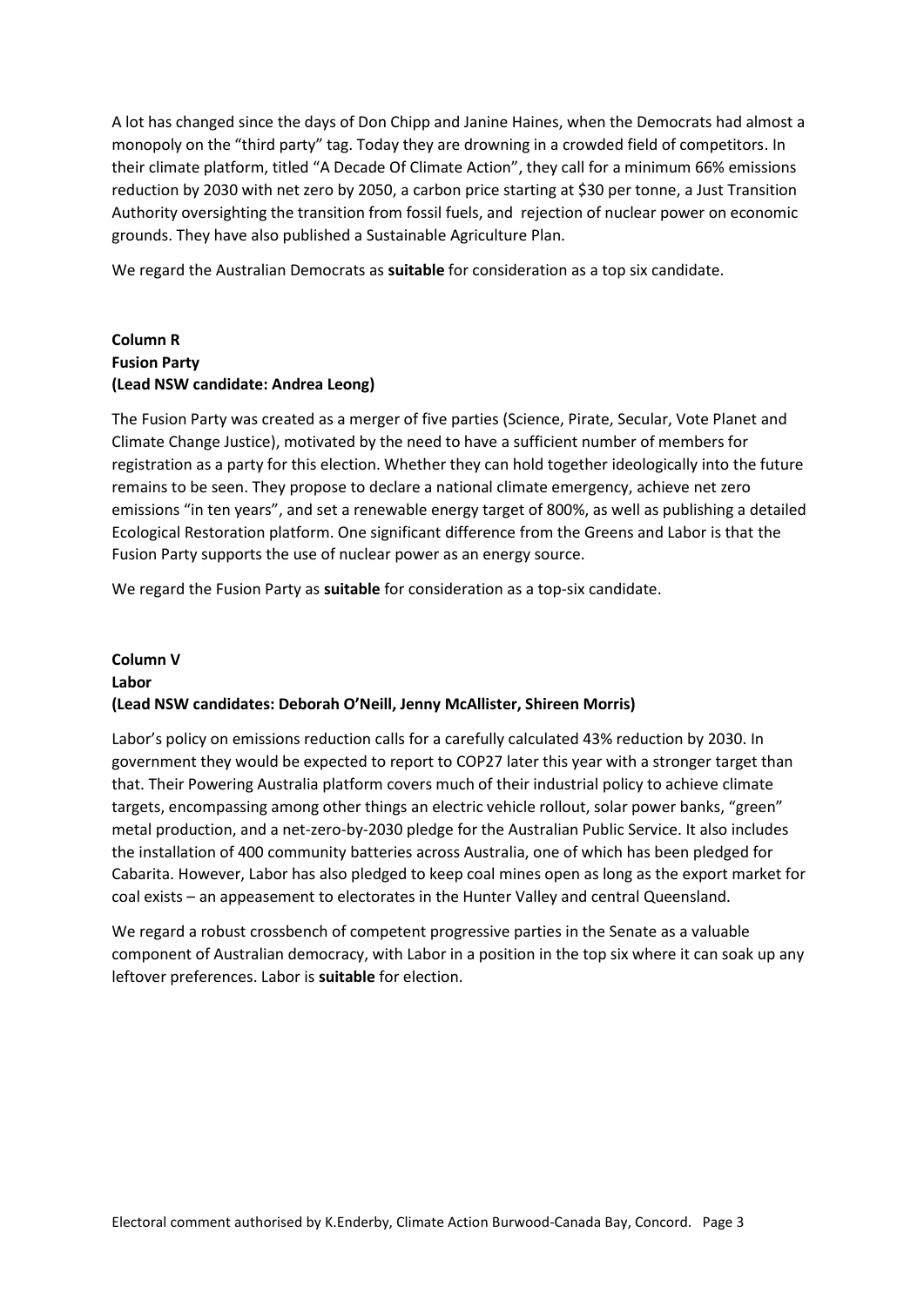#### **UNSUITABLE FOR ELECTION:**

## **Column C Australian Citizens Party (Lead NSW candidate: Kingsley Liu)**

Formerly known as the Citizens Electoral Council. Their position on Climate Change begins by saying "The Citizens Party rejects the hysteria of climate alarmism and has exposed the politicised claims of climate change to be fraud. "

We regard the Australian Citizens Party's position on climate as **hostile** and recommend not giving them a preference on the ballot.

#### **Column D Sustainable Australia (Lead NSW candidate: Georgia Lamb)**

Sustainable Australia has some good policies on climate and emissions: minimum net zero by 2050, preferred net zero by 2035, 50% reduction by 2030, no new coal mines, phasing out fossil fuel subsidies, and a "globally consistent carbon pricing mechanism". All of these are aimed at keeping temperature increases to 1.5 degrees. However, at the centre of their platform is population control - a cap of 30 million on Australia's population by 2050, reduction of Australia's annual immigration intake to 70,000 which includes a max of 14-20k humanitarian; abolition of all state-based proactive population growth policies (including sponsored migration).

We consider Sustainable Australia's position on immigration undermines any global action on climate, sustainability and international security, and regard them as **unsuitable** for election.

## **Column F untitled (Lead NSW candidate: Max Boddy)**

This group is actually the Socialist Equality Party. They have little to say in detail about combating climate change, except to support the School Strike For Climate and to advocate, in the words of partner body the IYSSE (International Youth and Students for Social Equality), "the complete reorganisation of society and the productive forces".

We regard this group's climate policies as **inadequate** and therefore not suitable for election.

### **Column G Liberal Party/National Party (Lead NSW candidates: Marise Payne (Lib), Ross Cadell (Nat), Jim Molan (Lib))**

The LNP government led by Scott Morrison and Barnaby Joyce has been singled out by the world's environmental leaders as "climate laggards". Australia's Carbon Capture Storage promotion at COP26 was an international embarrassment. The government of Scott Morrison has pledged to reduce emissions to net zero by 2050 without any sound plan on how to get there. Subsidies for fossil fuels continue. Vocal dissent over climate policy continues within LNP ranks.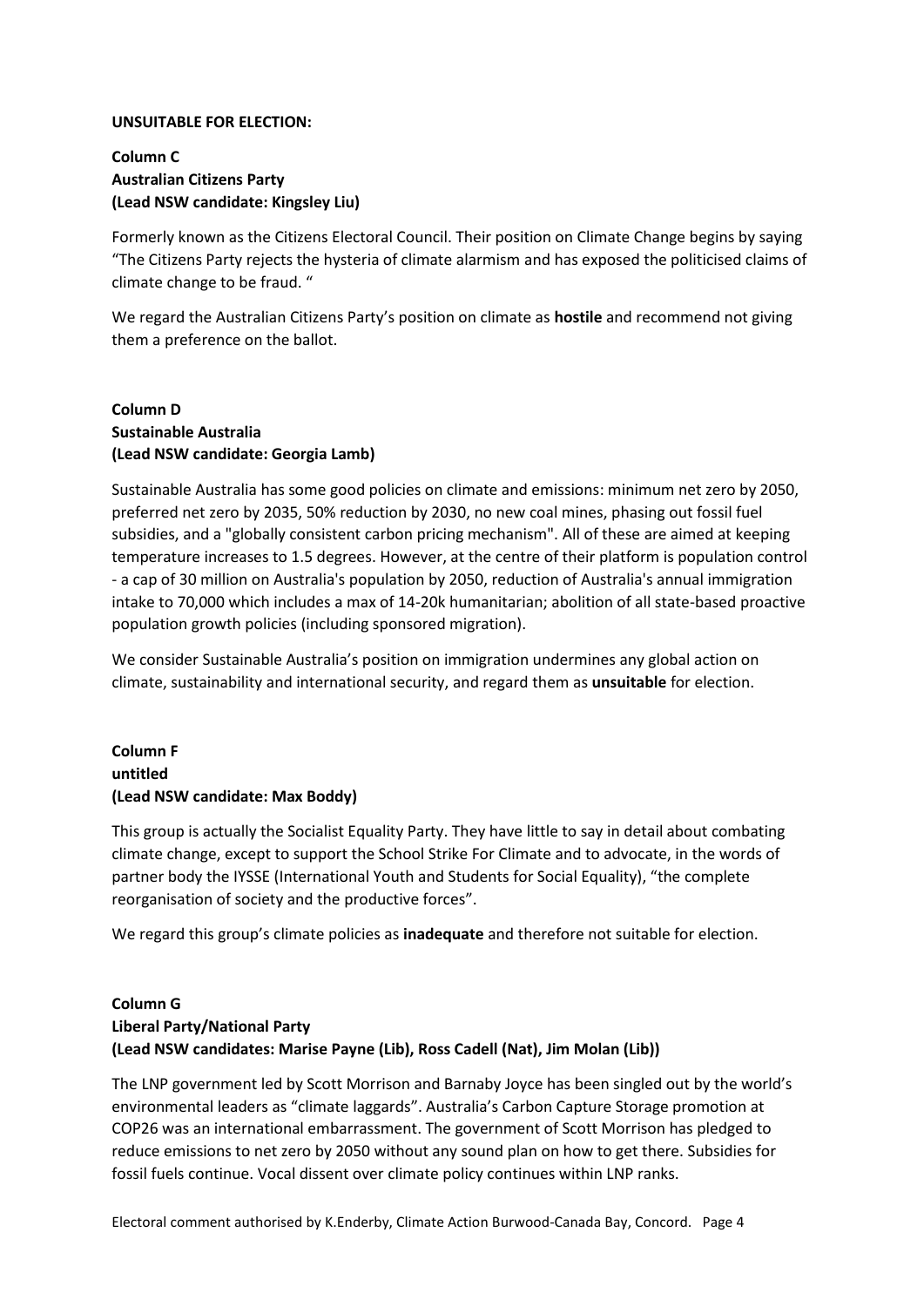We regard the Liberal-National Party coalition as **unsuitable for re-election**.

### **Column M Shooters Fishers and Farmers Party (Lead NSW candidate: Shane Djuric)**

The SFF states that it does not have a climate change policy, but that any policy must not "unnecessarily restrict the activities of farmers, resources, transport, manufacturing or any other industry." Their documentation indicates an acknowledgement that increased human activity might cause changes to the climate, but they appear unconvinced that solid evidence exists.

We regard the Shooters Fishers and Farmers Party as **unsuitable** for consideration as a top six candidate.

## **Column O Informed Medical Options Party (Lead NSW candidate: Michael O'Neill)**

Some of the dot-points on this party's environment link will tick boxes with climate activists (ban fracking, invest in "ethical energy", save the Great Barrier Reef), but the party is opposed to compulsory vaccinations or any COVID restrictions, demands that Australia's withdraw from the World Health Organisation and ban the rollout of 5G until "independent studies" prove it to be safe.

We recommend **do not put** a number against Column O.

## **Column P The Great Australian Party (Lead NSW candidate: Matthew Hopkins)**

Former One Nation alumni appear among the list of founders of the GAP. Opposition to Agenda 21 is frequently stated in their policy documents. They advocate withdraw from the Kyoto Agreement. They believe in "clean energy" but condemn, in their words, "piddle-power projects that masquerade as significant energy sources". They are preferencing the Informed Medical Options Party at number 2 on the Senate ballot.

We regard The Great Australia Party's policies as **hostile** to climate action and do not recommend giving them a vote.

## **Column S Pauline Hanson's One Nation (Lead NSW candidate: Kate McCulloch)**

One Nation has no climate policies, no acknowledgement of climate change, and appears to regard climate action as part of a global conspiracy against freedom.

We regard PHON's policies as **hostile** to climate action and therefore unsuitable for election.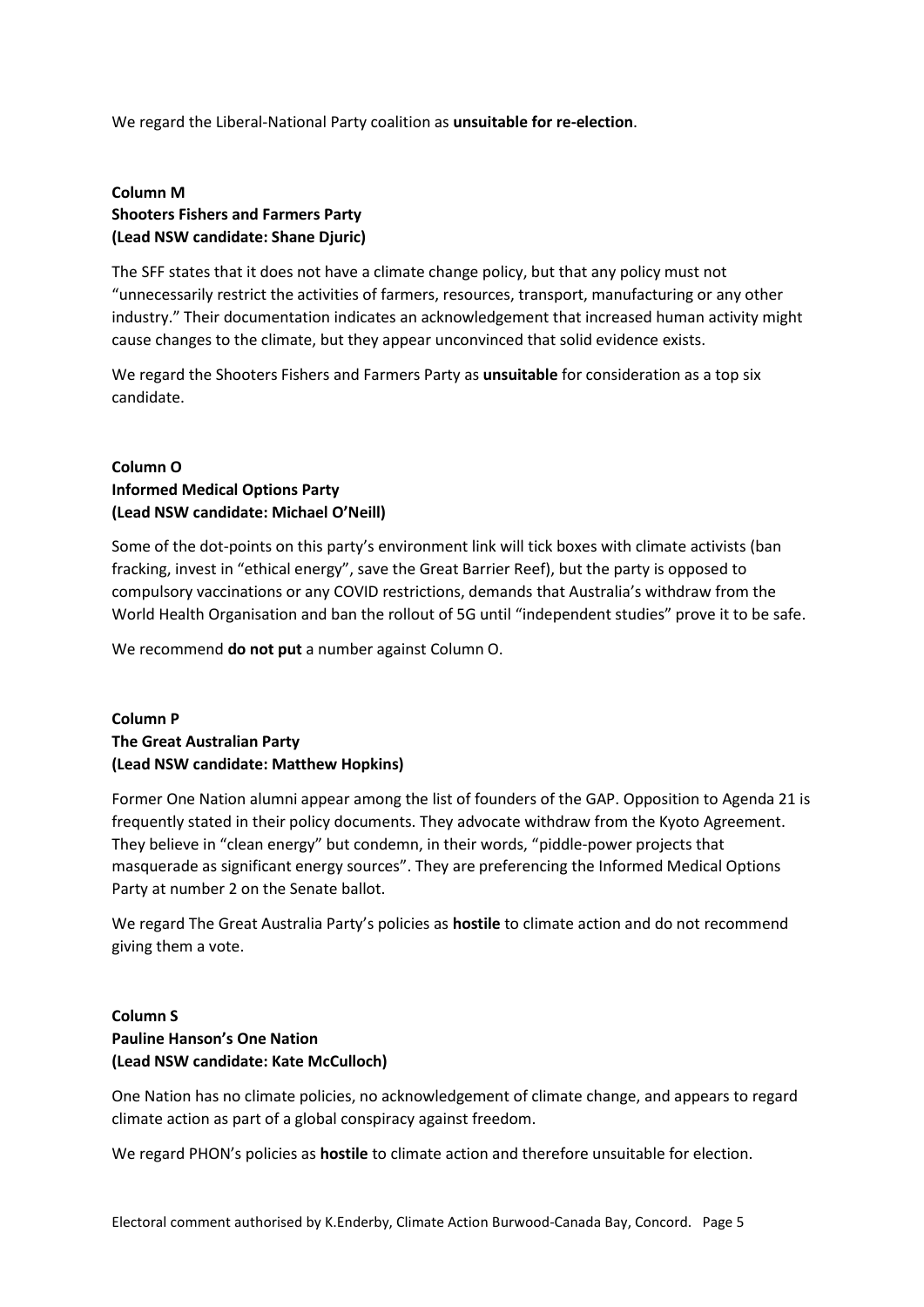## **Column T Liberal Democrats (Lead NSW candidate: John Ruddick)**

The LibDems have a "freedom manifesto" rather than a policy platform. It makes no reference to "climate change" but several to "climate alarmist ideology". They have no net zero emissions plan and would abolish the Renewable Energy Target.

We regard the Liberal Democrats' policy as **hostile** to climate action and therefore unsuitable for election.

#### **Column W United Australia Party (Lead NSW candidate: Domenic Martino)**

The UAP's campaign strategy centres around spending exorbitant amounts of money to criticise the government's exorbitant debt, and to make wildly unrealistic promises of low cost home loans. The United Australia Party supports the use of nuclear power as an energy source. Clive Palmer has apparently acknowledged the need to reduce carbon emissions, but has not released any detail on how to do so beyond a transition to nuclear.

We regard the United Australia Party's climate policies as **inadequate** and therefore unsuitable for election.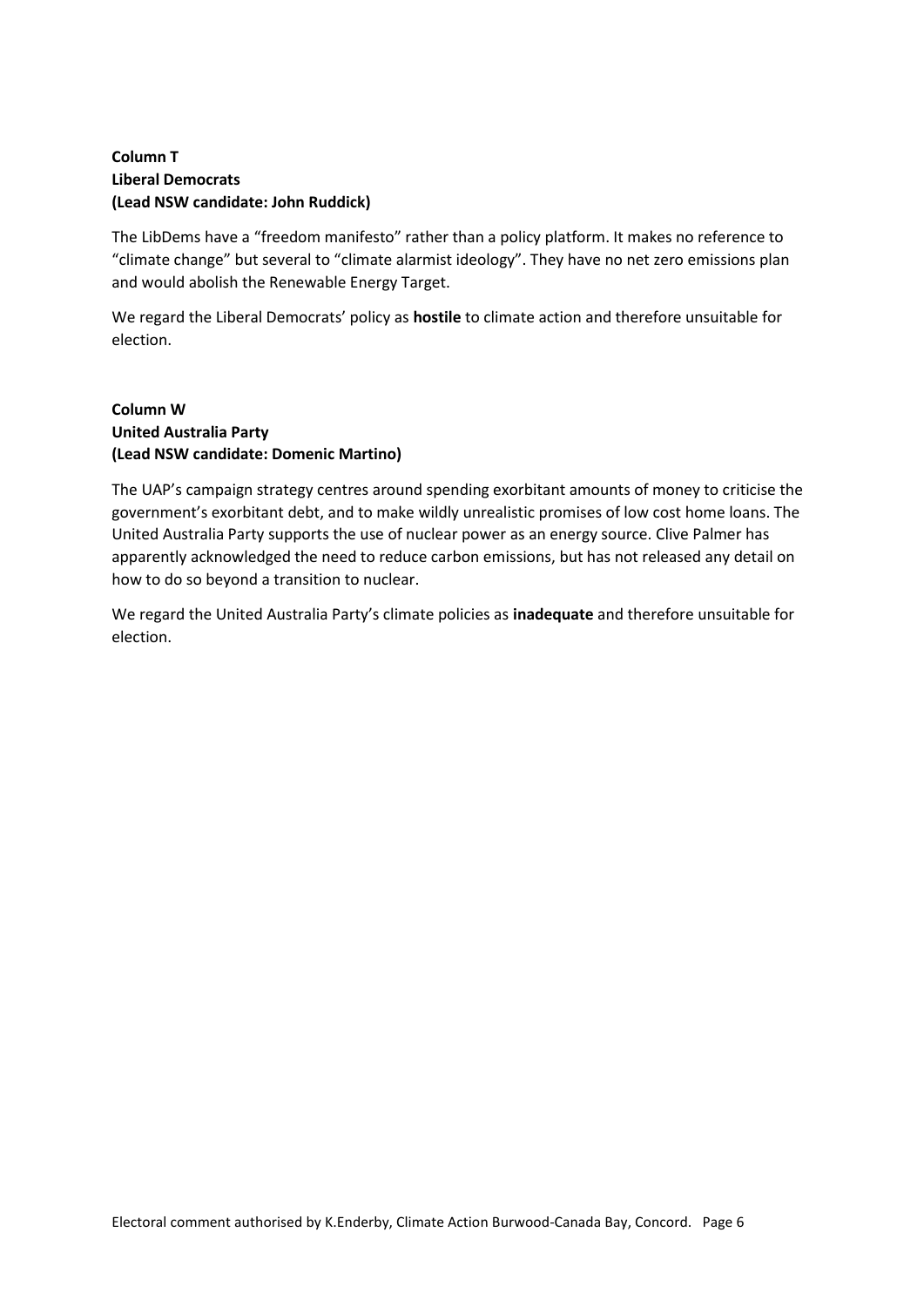#### **NO POSITION:**

## **Column J Federal ICAC Now (Lead NSW candidate: Ross Jones)**

They are a one-issue party. That issue is announced in their name, and other higher profile parties include this issue in their more comprehensive platforms.

## **Column L Indigenous-Australian Party of Australia (Lead NSW candidate: Uncle Owen Whyman)**

A party of, run by, and about, Indigenous people whose policies all relate to Indigenous issues. They have no policies relating to climate but do have positions on traditional land management and improved management of water resources.

## **Column N Seniors United Party of Australia (Lead NSW candidate: Dessie Kocher)**

Issues relating to senior and mature-aged persons are at the centre of SUPA's policy portfolio, but they do have positions on a broad range of national issues (National Service for school age children being one; a ban on government funding of sports stadia being another). On climate change, they say "If we fail to address this problem and find ways to reverse the process commenced many decades ago the consequences for the planet and us will be quite dire", but offer no suggestions.

We regard SUPA's climate policies as **inadequate**, and their suitability for election should be evaluated on their overall policy spectrum.

## **Column Q Legalise Cannabis Australia (Lead NSW candidate: Michael Balderstone)**

The name of the party is their central platform. Their individual policy areas deal with the legal use of cannabis, while their environmental policy additionally deals with the removal of plastics from the ecosystem. They do not specifically refer to climate change.

## **Column U Australian Values Party (Lead NSW candidate: Selena Clancy)**

Describing themselves at being in the "centre" of the political spectrum. Their platform places an emphasis on defence and national security, but are strangely fence-sitting on how to deal with climate change. Fossil fuels are absent from their energy plans and they are strong supporters of